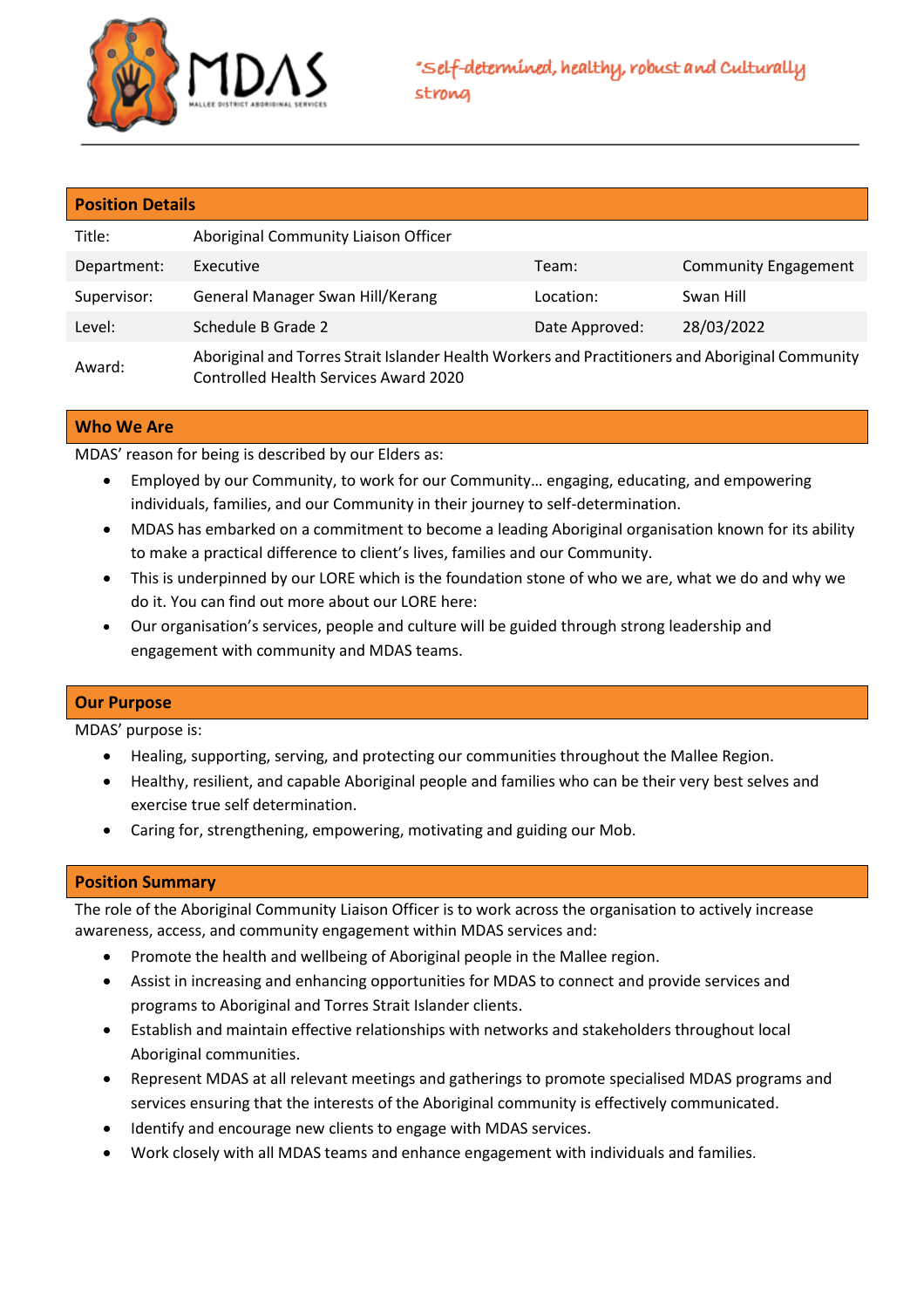| <b>Key Performance Indicators (KPI's)</b>     |                                                                                                                                                                                                                                                                                                                                                                                                                                                                                                                                                                                                                                                                                                                                                                                                                                                                                                                                                                                                                                                                                                                                                                                                                                                  |  |  |
|-----------------------------------------------|--------------------------------------------------------------------------------------------------------------------------------------------------------------------------------------------------------------------------------------------------------------------------------------------------------------------------------------------------------------------------------------------------------------------------------------------------------------------------------------------------------------------------------------------------------------------------------------------------------------------------------------------------------------------------------------------------------------------------------------------------------------------------------------------------------------------------------------------------------------------------------------------------------------------------------------------------------------------------------------------------------------------------------------------------------------------------------------------------------------------------------------------------------------------------------------------------------------------------------------------------|--|--|
| Community<br>Engagement                       | Assist with planning, community liaison, and establish links with individuals within<br>$\bullet$<br>the community to encourage and support their needs using MDAS services.<br>Establish links with local Aboriginal and Torres Strait Islander communities to<br>$\bullet$<br>promote the importance of improving health and well-being outcomes.<br>Work within the boundaries of program funding and legislative requirements to<br>$\bullet$<br>connect disengaged Indigenous persons with MDAS services.<br>Maintain contact with current clients to ensure engagement continues, including<br>$\bullet$<br>following up on any issues, compliments, complaints, or incidents.<br>Maintain absolute confidentiality regarding client and departmental information.<br>٠<br>Conduct promotional visits to local community groups, schools, sporting groups,<br>$\bullet$<br>social service agencies and others, promoting the service and programs and<br>providing practical information and advice regarding access and engagement.<br>Assist Management in arranging a minimum of four (4) community forums or<br>٠<br>community engagement events each year including the Annual General Meeting.<br>All other duties as directed.<br>٠ |  |  |
| Reporting and<br>Compliance                   | Record case notes for every client contact and maintain accurate client files clearly<br>$\bullet$<br>outlining the services offered, provided and other relevant details of client<br>engagement.<br>Report disengaged clients or families presenting with significant health, wellbeing or<br>$\bullet$<br>social concerns to the relevant Manager or Coordinators as per the incident<br>reporting matrix.<br>Ensure client information and data is entered into the relevant recording systems.<br>$\bullet$                                                                                                                                                                                                                                                                                                                                                                                                                                                                                                                                                                                                                                                                                                                                 |  |  |
| Relationship<br>Management                    | Foster and maintain relationships with other agencies to benefit clients and the<br>$\bullet$<br>organisation.<br>Attend appropriate meetings and forums and participate in education programs to<br>$\bullet$<br>ensure the latest developments, research and treatment models are integrated into<br>MDAS' practice.<br>Work collaboratively with internal partners to ensure streamlined intake,<br>$\bullet$<br>assessment, and referral processes.                                                                                                                                                                                                                                                                                                                                                                                                                                                                                                                                                                                                                                                                                                                                                                                          |  |  |
| Leadership                                    | Undertake relevant data collection, monitor KPI's and submit a monthly statistical<br>$\bullet$<br>report demonstrating progress towards improved social and emotional wellbeing in<br>the Aboriginal community.<br>Report through an escalation process, any concerns that may place a client or their<br>$\bullet$<br>family at unacceptable risk.<br>Contribute to the development, implementation, and review of Policies and<br>$\bullet$<br>Procedures with a focus on continuous improvement.                                                                                                                                                                                                                                                                                                                                                                                                                                                                                                                                                                                                                                                                                                                                             |  |  |
| Corporate<br>Responsibilities                 | Support values that respect historical and contemporary Aboriginal cultures so that<br>٠<br>Aboriginal people are recognised as having a special connection with the State.<br>Promote compliance with relevant legislation and MDAS Policies.<br>٠<br>Assist with and support any internal or external audit processes.<br>٠                                                                                                                                                                                                                                                                                                                                                                                                                                                                                                                                                                                                                                                                                                                                                                                                                                                                                                                    |  |  |
| <b>Key Selection Criteria</b>                 |                                                                                                                                                                                                                                                                                                                                                                                                                                                                                                                                                                                                                                                                                                                                                                                                                                                                                                                                                                                                                                                                                                                                                                                                                                                  |  |  |
| Cultural<br>Knowledge/Community<br>Engagement | Demonstrated knowledge of Aboriginal and Torres Strait Islander culture, the special<br>requirements and LORE of Aboriginal people. Demonstrated ability to integrate<br>Aboriginal and Torres Strait Islander cultural experiences, philosophy, and practice.<br>Demonstrated client-focused approach in service provision with genuine empathy and                                                                                                                                                                                                                                                                                                                                                                                                                                                                                                                                                                                                                                                                                                                                                                                                                                                                                             |  |  |

interest in their needs. Ability to use initiative and develop innovative solutions.

Aboriginal Community Liaison Officer **Employee's Initials:** \_\_\_\_\_\_\_\_\_\_\_\_\_\_\_\_\_\_\_\_\_